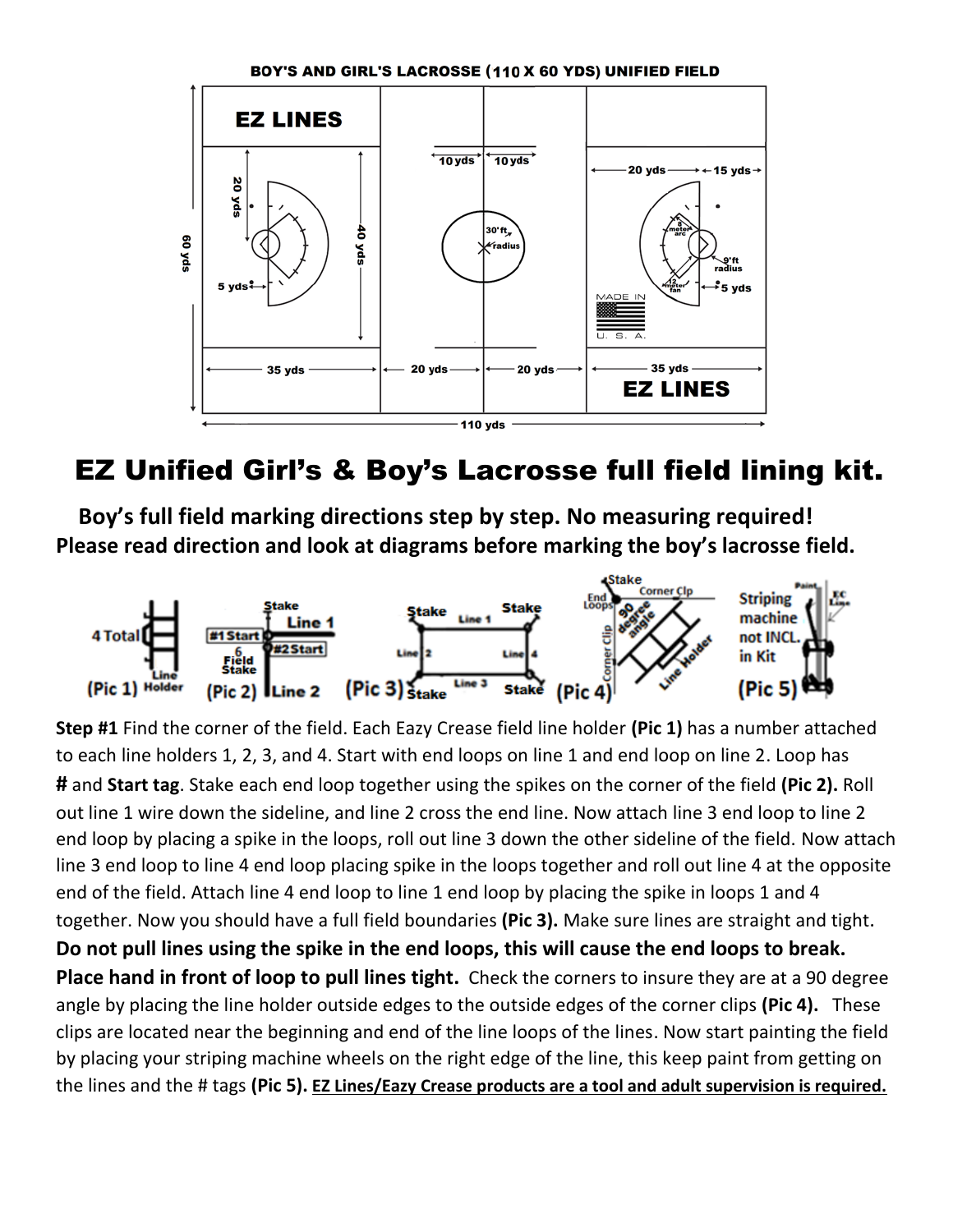

**Step #2** Now that you have painted the boundaries of the field, move End line 2 or line 4 to clips **GL** on line 1 and 3, place spike next to clip **GL (Pic 6).** This will allow you to mark the inside line of the goal line 6 ft. marking a line from the corner to corner of clip **G** to **G**. Make sure lines are straight and tight. Now start painting the line by placing your striping machine wheels on the right edge of the line, this keeps paint from getting on the lines and tag # **(Pic 7).** In the center of clips **G** is clip **#C** to mark the crease. Mark the crease using the boy's original Eazy Crease marker **(Pic 8). Included in kit.**



**Step #3** move End line 2 or 4 to clip **RL** on both sides of line 1 and line 3 **(Pic 9).** Place the stakes in the loops right next to the clips **RL** on lines 1 and 3 to mark the top of restraining line **(Pic 10).** Mark a line all the way cross the field. Make sure lines are straight and tight. Now start painting the field by placing your striping machine wheels on the right edge of the line, this keeps paint from getting on the lines and the # Tag **(Pic 11).**



**Step #4** move End line 2 or 4 to clip **C** for center line on both sides of line 1 and 3**(Pic 12).** Place the stake loops right next to the clips on lines 1 and 3 to mark the center line **(Pic 13).** Make sure lines are straight and tight. Now start painting the center line by placing your striping machine wheels on the right edge of the line, this keeps paint from getting on the lines and # tags **(Pic 14**). In the center of lines 2 and 4 is tag **#C** this will allow you to mark the faceoff **X (Pic 15).**

**Step #5** Repeat steps 3 and then step 2 to complete the other side of field.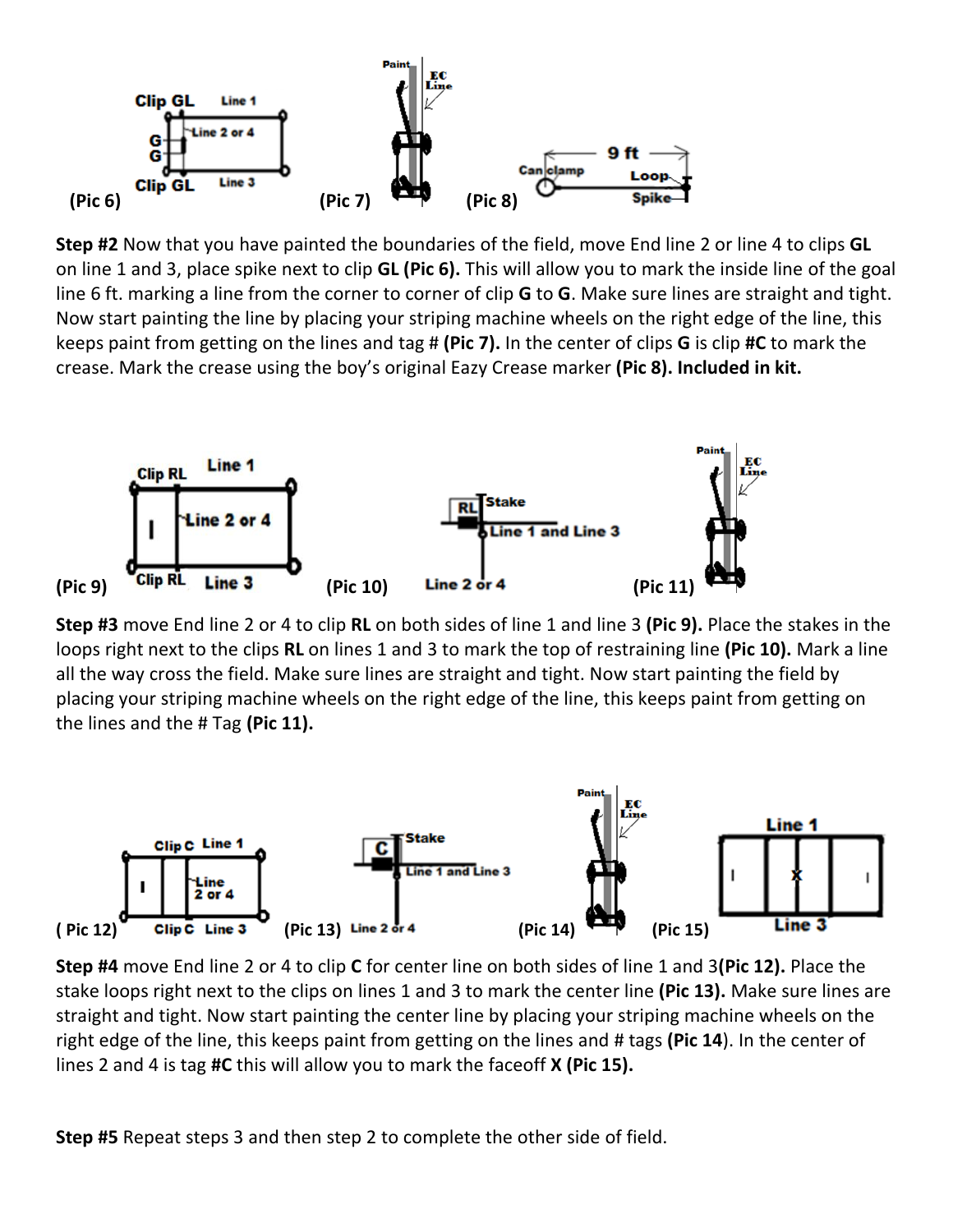

**Step #6** Return line 2 or 4 back to End Line and move either line 1 or line 3 to clip **RB** on line 2 and line 4. Tighten line and paint from End line to top of restraining box **(Pic 16).** Move to wing line clip **W** and mark to the other side to clip **W (Pic 17)**. Move to the other side top of the restraining line and paint to the end line **(Pic 18).** Repeat on other side of the field. Make sure lines are straight and tight. Make sure striping machine wheels on the right edge of the line, this keeps paint from getting on the lines and # tags **(Pic 19).**

**Step #7 to mark the circles and arcs on to the last page.**



## **Do not pull lines using the stake in the end loops, this will cause the end loops to break. Place hand in front of loop to pull line.**

## **For Info: Eazy Crease LLC /EZ Lines**

**Email: sportsfieldlining@yahoo.com Website: www.sportsfieldlining.com Phone: (859) 270-8373**

### **Guarantee for Life! Only the Eazy Crease / EZ LINES marking tools**

## **(WARNING!)**

**EZ LINES / Eazy Crease is a tool and adult supervision is required.** 

# Winding the line back on the line holder's instructions.

When winding the lines back on the line holders do not wind the line on tight this will cause the line holders to bend. Wind the lines on loose. If the lines start to tangle when rolling the lines back on the line holder, turn the line holder counterclockwise five time.